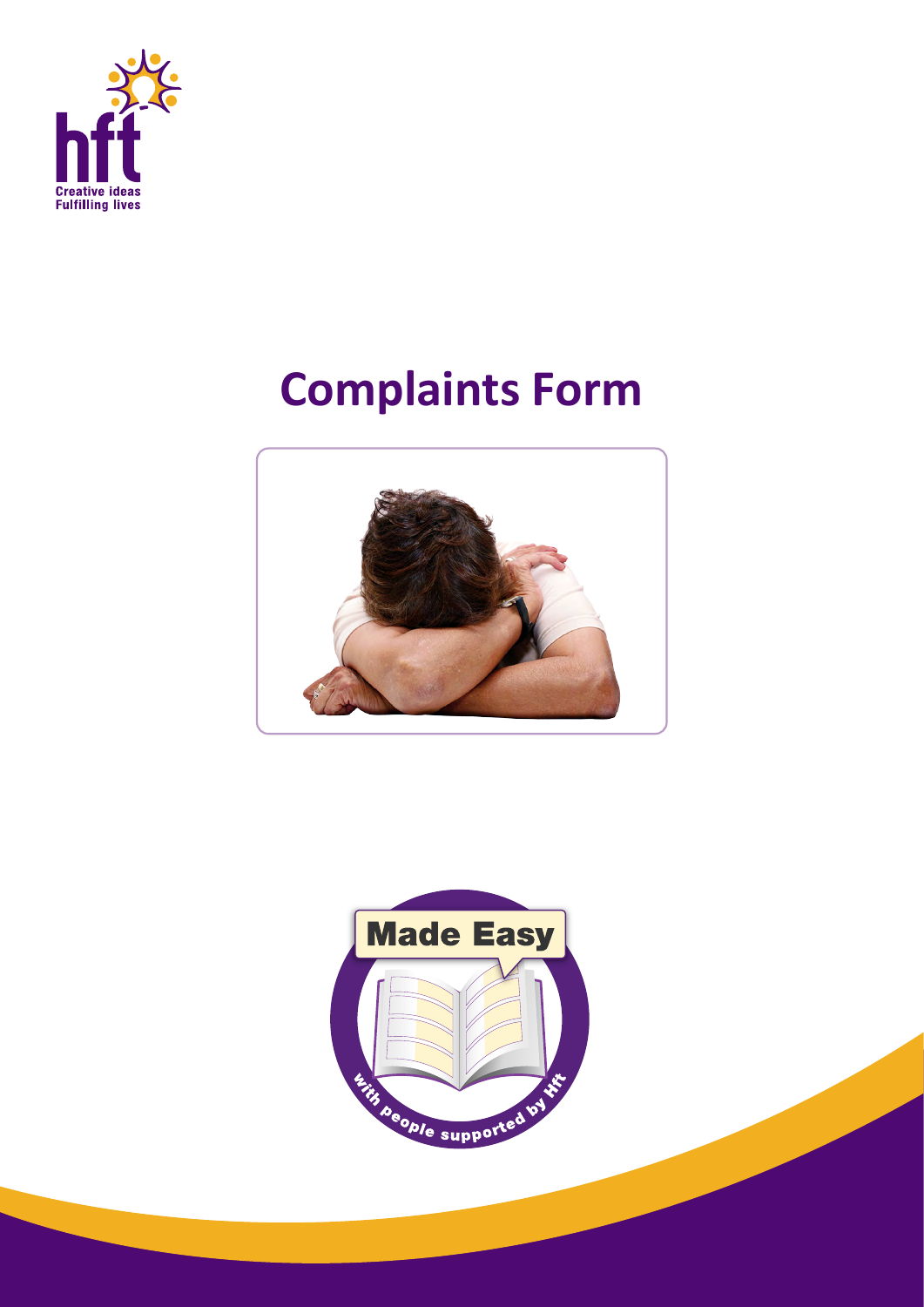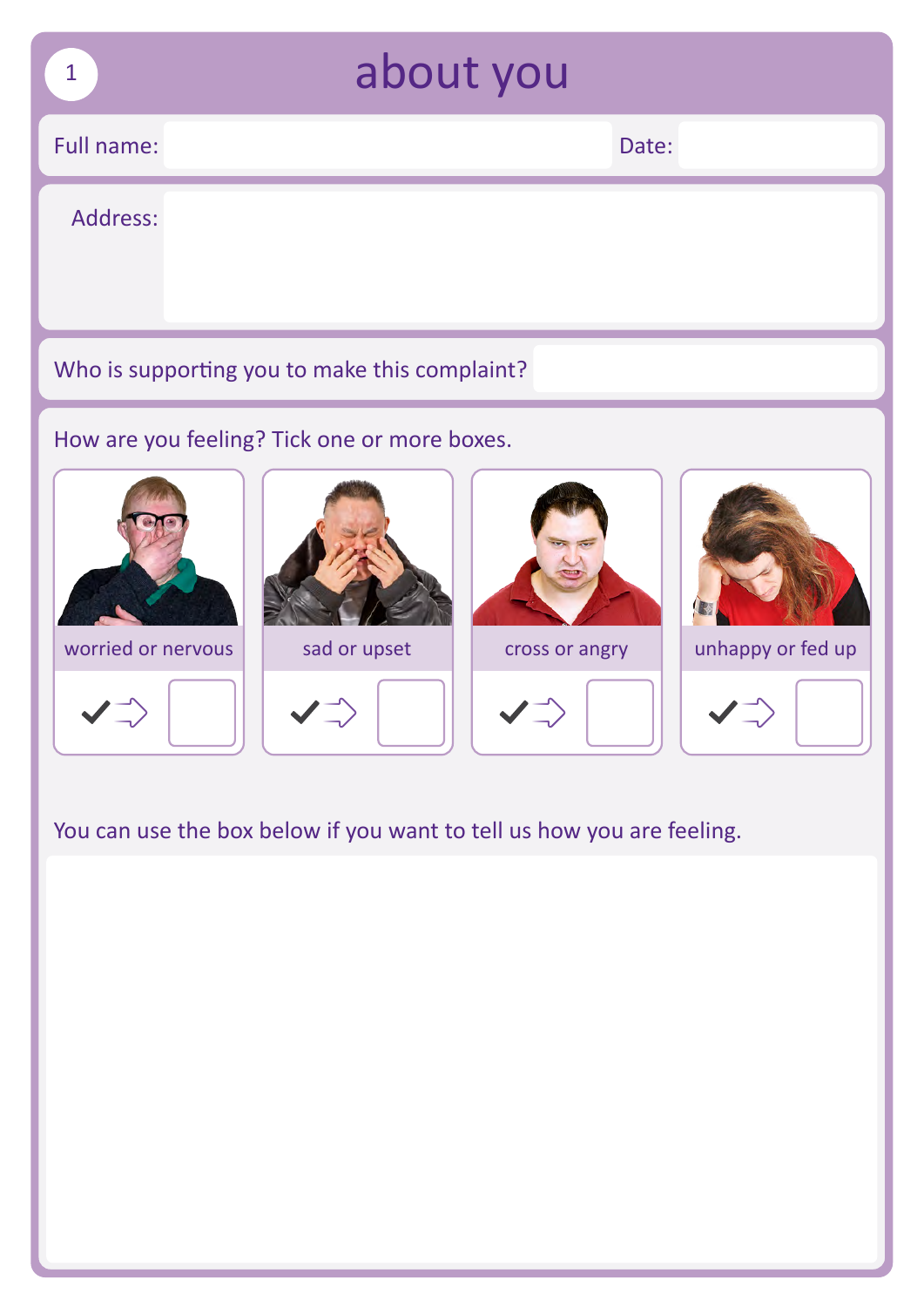Please use the box below to give full details of your complaint. If you need more space, please use page 5 (additional information).

What would you like to be better or different?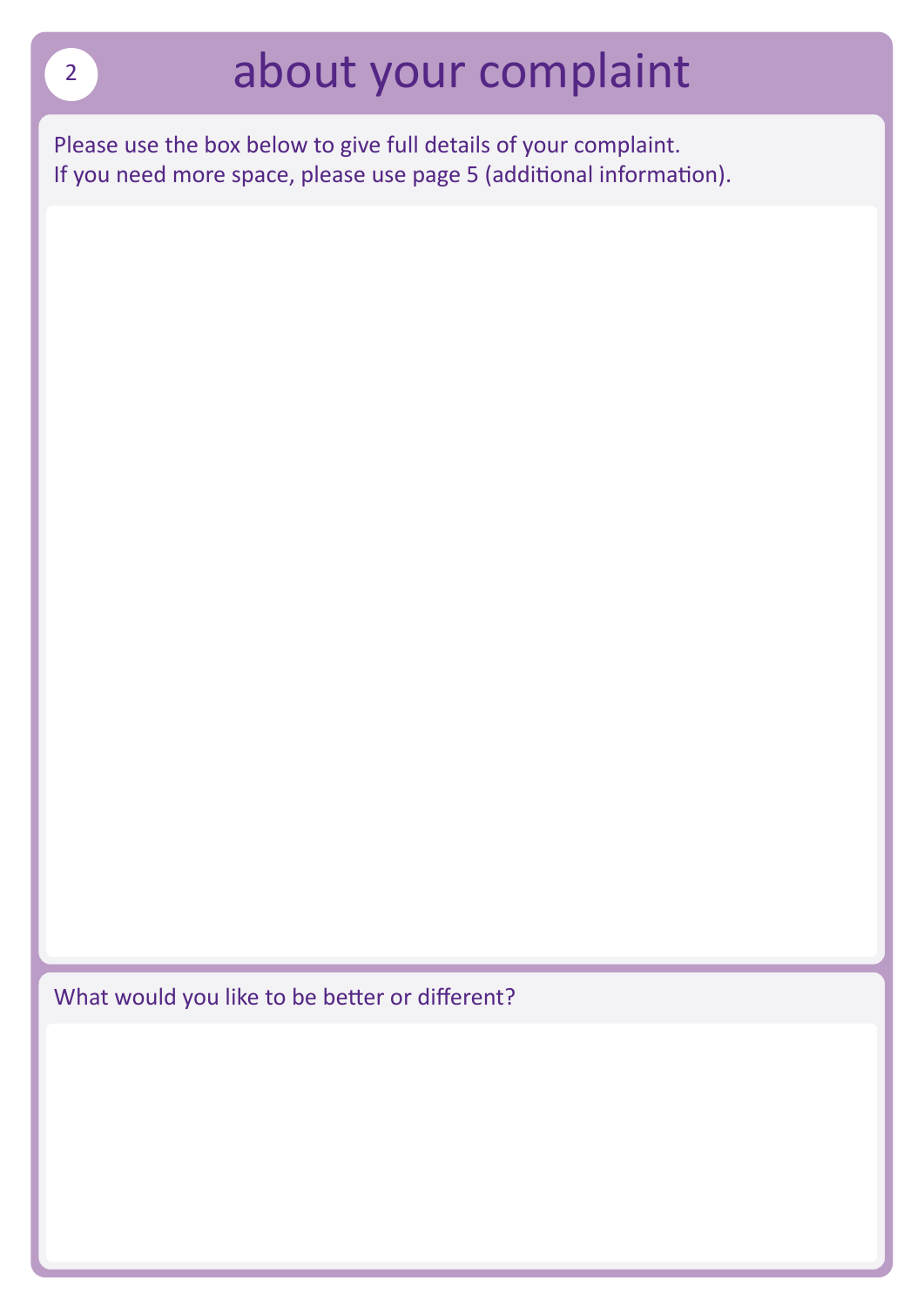## what will happen next

You may need to talk to others about this complaint to help us fix it.

If you don't want to attend a meeting, let us know in the box below.

If you would like to attend a meeting, write the people who need to be at the meeting and anyone you would like to be there. When a meeting is planned, add it to the planner on page 4.

Are you happy with this? If you tick no, please tell us why.



3